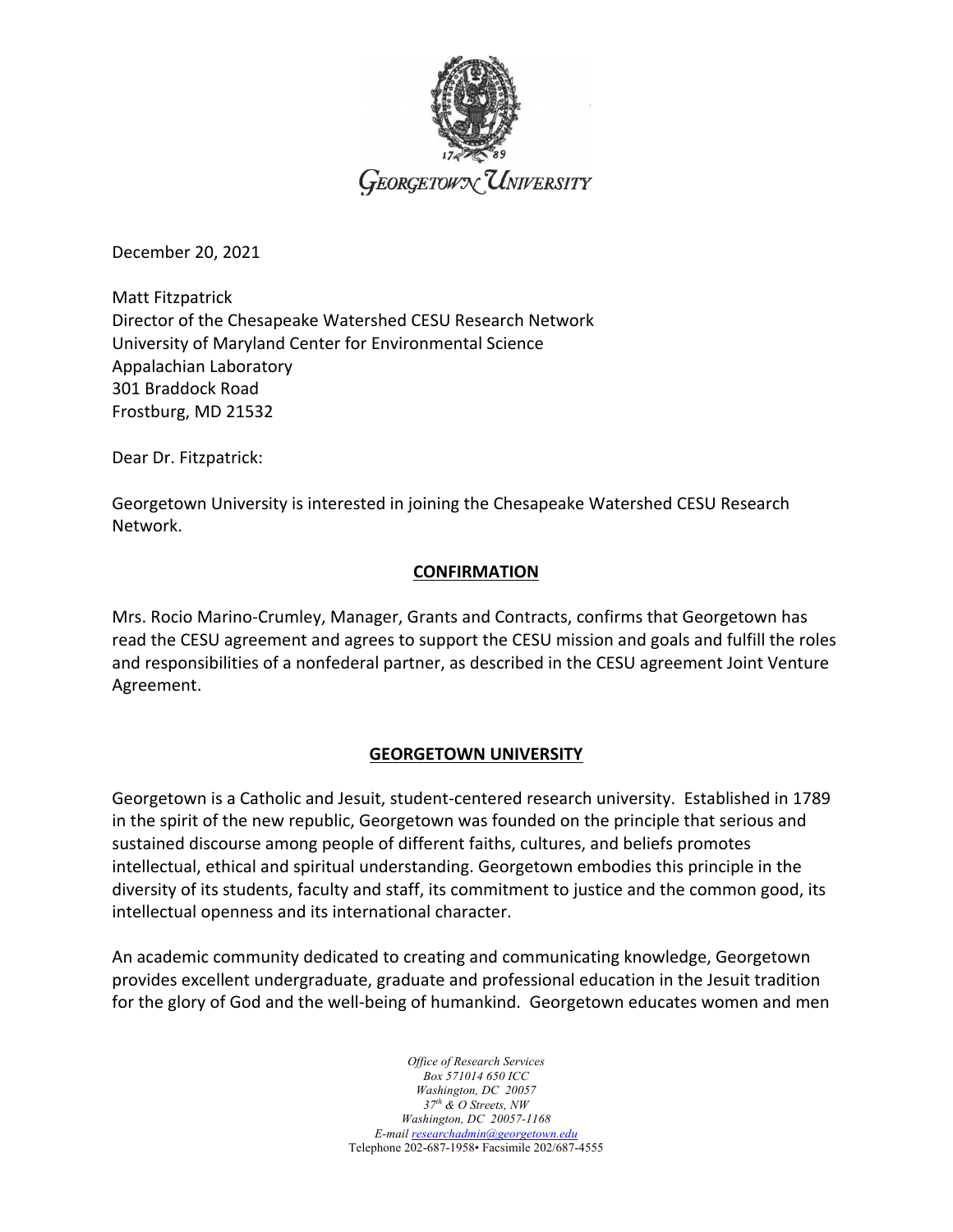

## **GEORGETOWN UNIVERSITY**

to be reflective lifelong learners, to be responsible and active participants in civic life and to live generously in service to others.

The collaborative activities to be supported through the CHWA CESU will be around various aspects of environment and sustainability research, education, and capacity building at Georgetown University and its partners.

#### **RELEVANT PROGRAMS AND DEPARTMENTS**

The Earth Commons: Georgetown University's Institute for Environment and Sustainability is the primary institutional division of relevance to federal land management, environmental, and research agencies that will likely be engaged in CHWA CESU activities. Its mission is building, supporting, and infusing environmental and sustainability research, education and action throughout the Georgetown University community so that current and future generations are better prepared to care for our common home.

## **EXAMPLES of RELEVANT FACULTY**

Below is the list of and brief description of some of the faculty with expertise in disciplines and subject areas of relevance to federal land management, environmental, and research agencies.

**Matthew Hamilton** IProfessor, Department of Biology

While much of Professor Matthew Hamilton's research is not exclusively based in the Chesapeake watershed, several projects use Chesapeake Bay populations or are working on questions relevant to the Chesapeake.

The Hamilton lab developed novel striped bass genetic markers and employed them to estimate genetic differentiation among Chesapeake tributaries. Most recently, Hamilton has been working on a genomics-scale project using archived and contemporary samples to assemble a longitudinal (~1970 to present) genetic polymorphism data set for striped bass, the emblematic anadromous fish of Chesapeake Bay (which also spawn in several estuaries along the mid-Atlantic). The project would address a series of basic science questions such as, are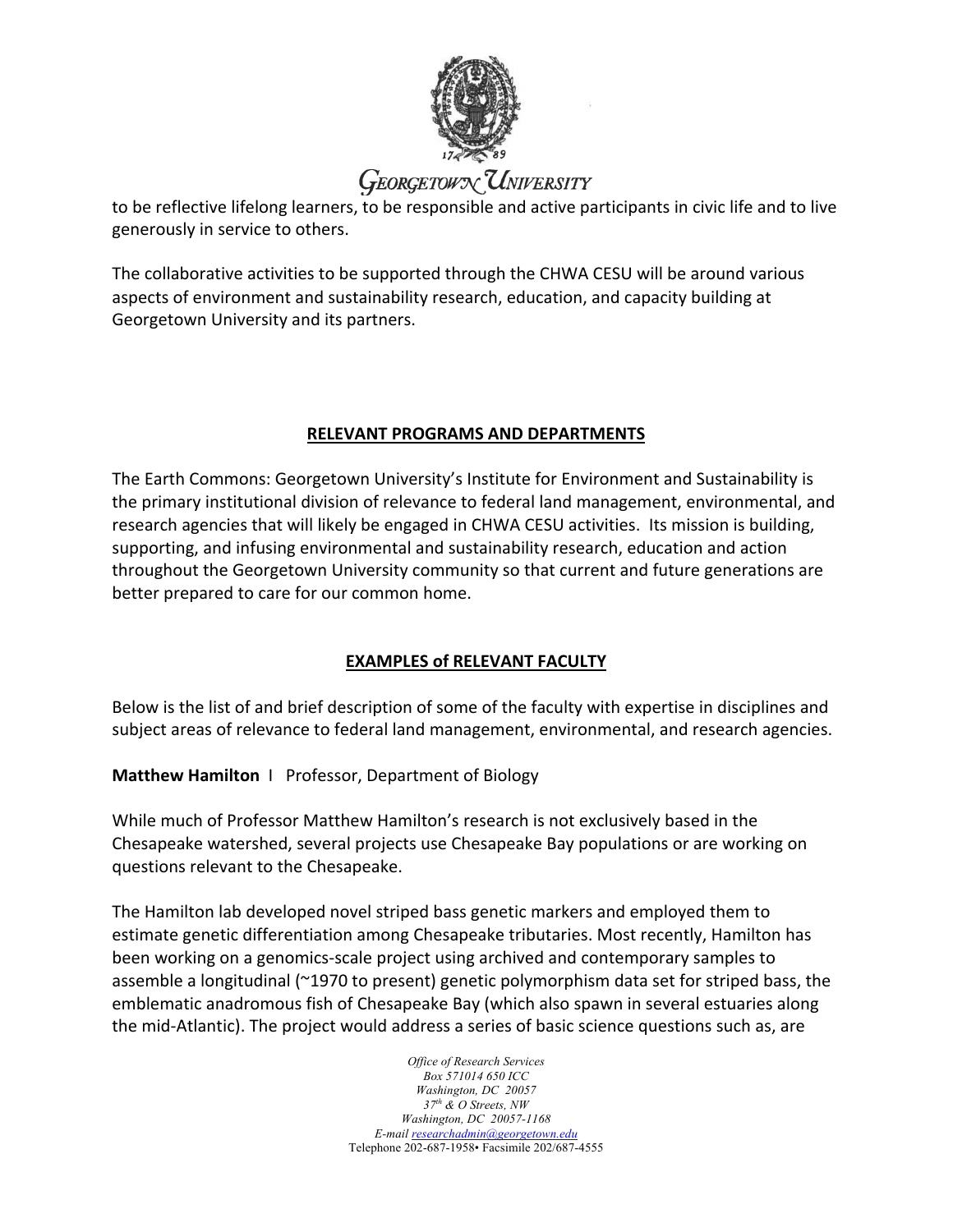

# **GEORGETOWN UNIVERSITY**

increases in sea surface temperature and sea level altering population differentiation and gene flow patterns based on historic patterns of genetic variation? Are there genes contributing to local adaptation in the different populations and have those changed over time? What is the genetic effective population size and has it changed over time?

Another project is a collaboration with **Associate Professor Gina Wimp** and involves ecological genetics and focuses on the salt marsh plants Spartina patens and Spartina alterniflora, both of which act as ecological foundation species that form the physical substrate and food web bases of mid-Atlantic salt marshes, including Chesapeake Bay marshes. This research examines the role of genetic variation in shaping ecological interactions like competition between Spartina patens and Spartina alterniflora. Another area of interest is spatial patterns of genetic variation in plants how it is impacted by changes to habitats or by revegetation programs, something that accompanies sea level rise and marsh destruction or modification.

Hamilton also is a member of the Mid-Atlantic Fishery Management Council, Communication and Outreach advisory panel (07/2021-06/2024).

### **Janet Mann** IProfessor, Department of Biology

To help inform MMPA management of western mid-Atlantic bottlenose dolphin stocks, Professor Janet Mann has been studying bottlenose dolphins in the Potomac River and middle Chesapeake Bay since 2015. Over 2000 unique individuals have been identified in the area between April and October with a peak in July and August. Critically, the 1987-1988 and 2013- 2015 unusual mortality events are thought to have started in Virginia coastal and estuarine (Chesapeake Bay) waters, both of which are estimated to have decreased coastal stock sizes to half their former size. Given the area's inferred relevance to disease outbreaks, understanding dolphin use of the Chesapeake Bay is required to ensure that mid-Atlantic bottlenose dolphins achieve or maintain optimum sustainable population levels and a functioning ecological role. Mann's most recent proposed research is to further collect and assess systematic data on dolphins in this area to help achieve MMPA goals by determining: 1) stock assignment and use, 2) local level threats (including fisheries and boat interactions, pathogens, and noise pollution) and, 3) stock overlap in the area and its impact on disease transmission along the greater mid-Atlantic region.

**Peter Marra** I Director, The Earth Commons: Georgetown University's Institute for Environment and Sustainability I Laudato Si' Professor of Biology and the Environment I Professor, McCourt School of Public Policy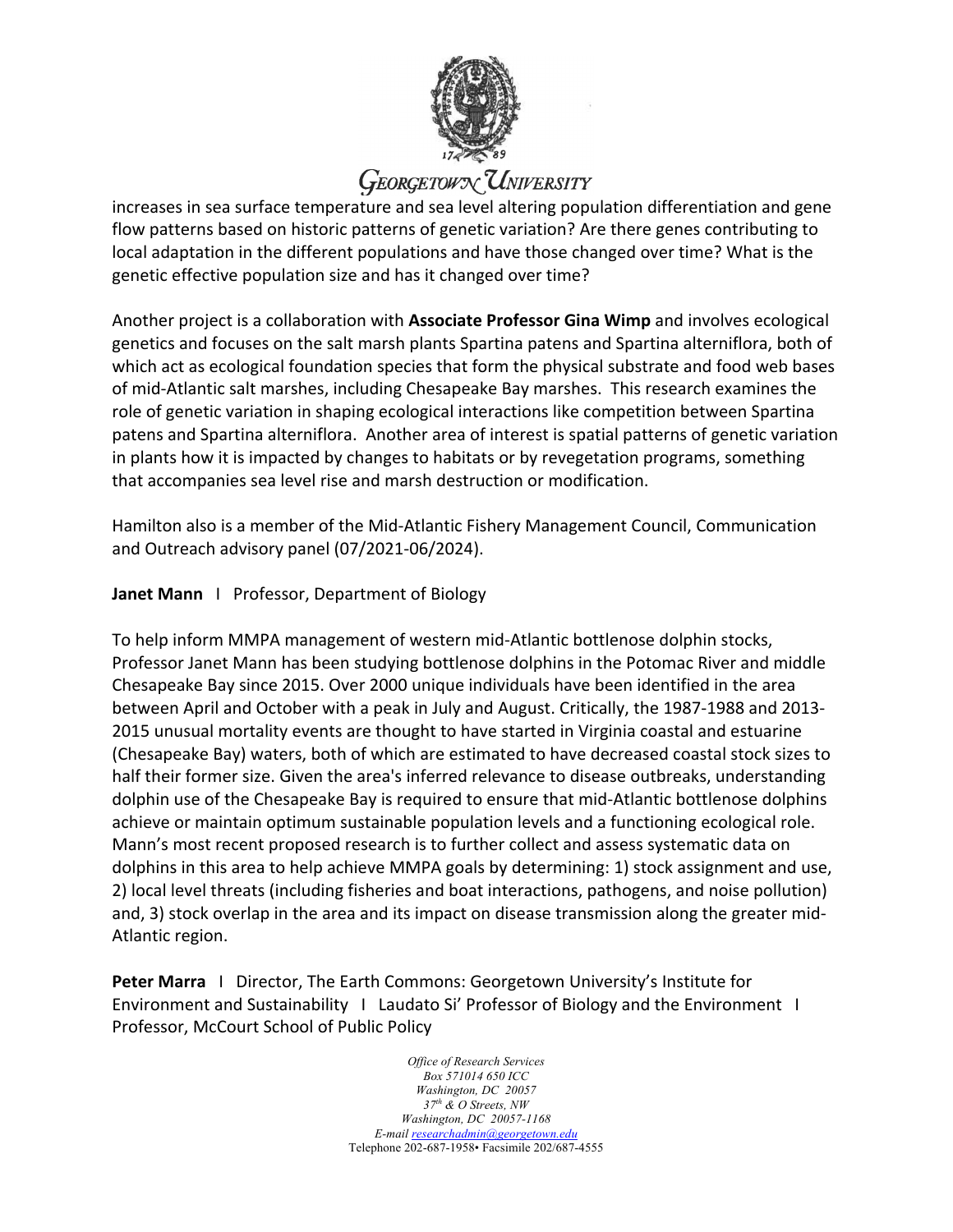

Professor Marra's research in conservation science has four broad themes, including migration, climate change, disease and urban ecology. His primary interests lie in understanding the factors that control population persistence and dynamics so Pete's research examines the roles of climate, habitat, food and pathogens as well as other direct sources of mortality on the individual condition of both individual migratory and resident birds and their populations. His research on carry-over effects, seasonal interactions and migratory connectivity over the past 20 years has helped stimulate a movement in the full life-cycle biology of migratory animals. He co-founded The Migratory Connectivity Project

(http://www.migratoryconnectivityproject.org/) to further advance the conservation and understanding of animals throughout their full life cycle by promoting the science of migratory connectivity.

### **Mary Beth Martin** I Professor, Department of Oncology

Professor Mary Beth Martin has begun researching metal contamination in the Washington, DC, area. Her team is collecting toenail samples for metal analysis to see if there are differences in metal content among women living in surrounding counties and different DC wards, especially in areas near the Navy Yard and Anacostia River.

#### **Leslie Ries I** Associate Professor, Department of Biology

Professor Leslie Ries studies how climate and land use change impact butterfly communities. While Ries does not work specifically in the Chesapeake watershed, her research is done at a continental scale, and most of it focuses on the eastern portion of North America.

**Gina Wimp** I Associate Professor, Department of Biology

Professor Gina Wimp's NSF-funded research examines the evolutionary forces that shape biodiversity and the human factors that erode biodiversity and ecosystem services in salt marsh ecosystems. She has worked in salt marsh ecosystems from North Carolina to Maine (although not the Chesapeake specifically), but her research focuses primarily on New Jersey salt marshes. She has found than human nutrient inputs alter salt marsh food webs, increase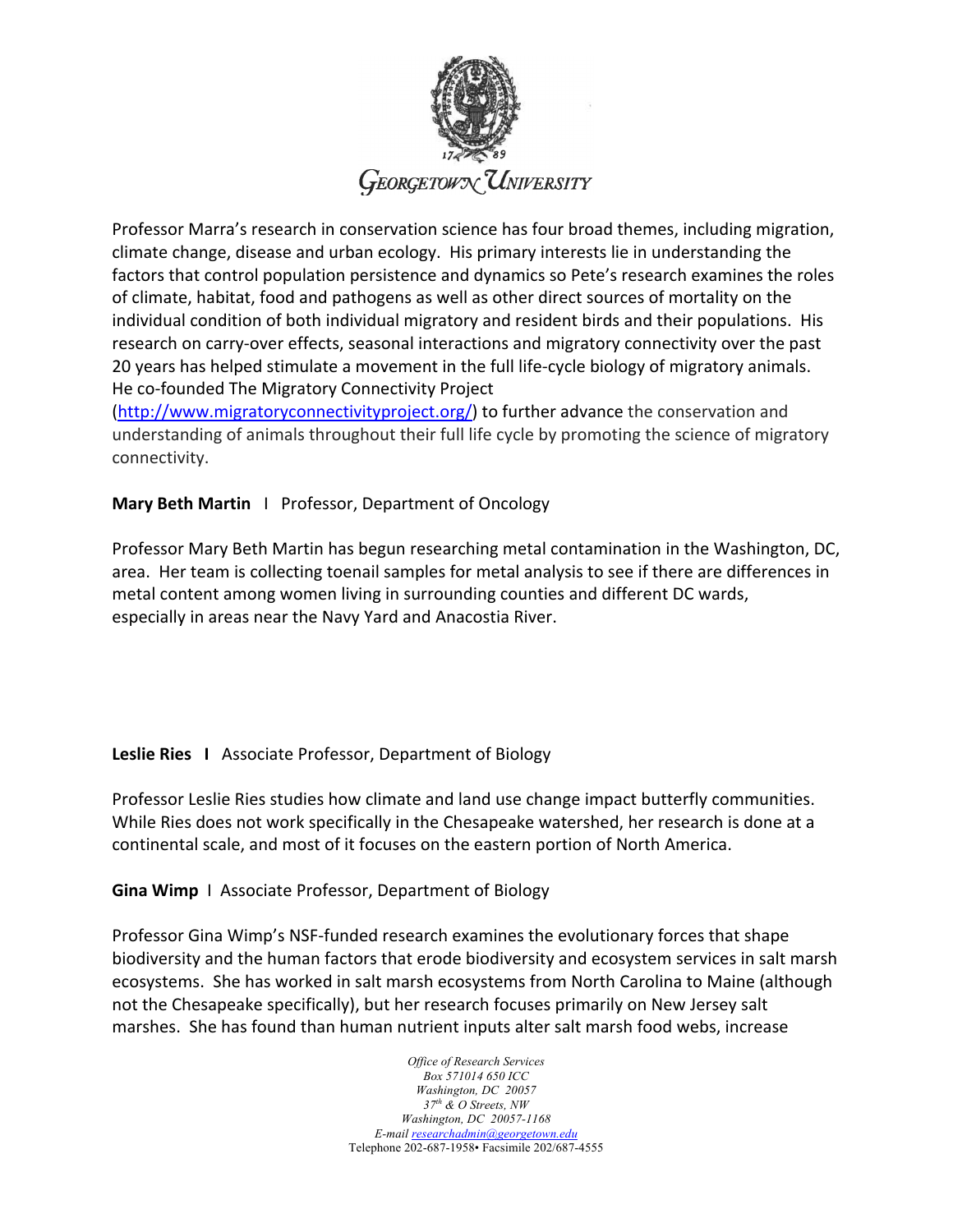

# **GEORGETOWY UNIVERSITY**

decomposition, and reduce salt marsh carbon storage. Moreover, when salt marshes are exposed to nutrient inputs for multiple years, it can lead to salt marsh dieback and the loss of ecosystem services. She has also found that an increase in sea level rise and subsequent habitat fragmentation in the high marsh foundation plant species (*Spartina patens*) negatively impacts the associated food web, increases decomposition, and decreases carbon storage in the soil. Because S. patens stores more carbon than its congener (*Spartina alterniflora*), this could lead to an overall reduction in carbon storage in salt marsh ecosystems which currently store 2% of soil carbon on a global scale.

Services provided by salt marshes per unit area are greater than any other ecosystem; however, these ecosystems are now threatened by sea level rise. To build salt marsh resilience, managers are using thin layer deposition, which pumps dredged sediment onto salt marshes. Wimp and her collaborators (Professor Ken Able, Rutgers Marine Laboratory; Professor Shannon Murphy, University of Denver), in research funded by a NOAA, New Jersey Sea Grant, have been examining the impacts of thin layer deposition on salt marsh productivity, elevation, soil properties, ecosystem processes, tidal pool and *Spartina* food webs. They have found that while *Spartina* grasses can eventually recover from dredge deposits, applications of sand completely alter the microbial community and lead to *Spartina* dieback. As *Spartina* has recovered in dredge plots, so has the arthropod community; thus, this may be a viable technique for increasing marsh resilience to sea level rise.

### **STUDENT DEMOGRAPHICS**

We are not a minority-serving institution as defined by the US Department of Education. Student demographics are below.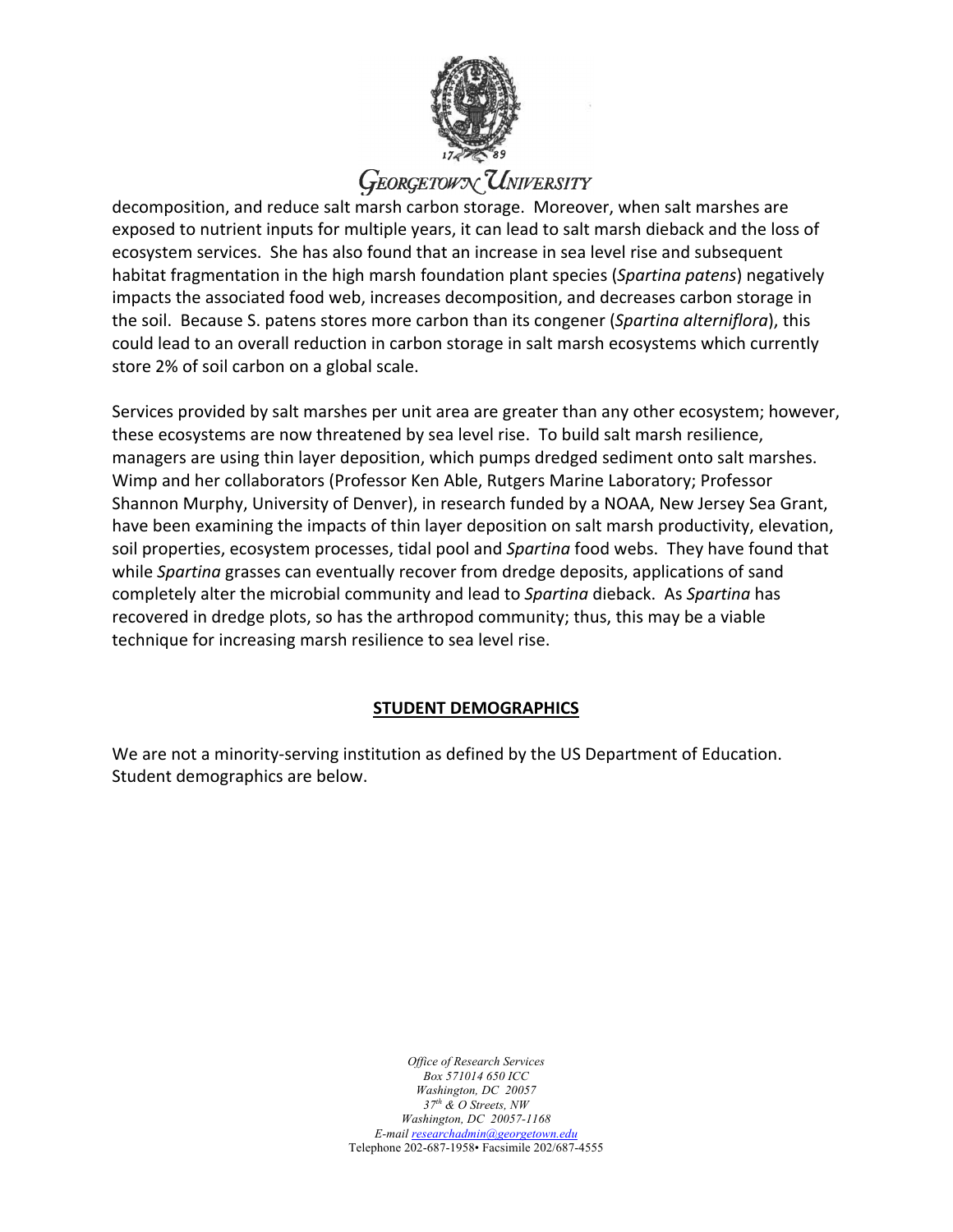

#### Institutional Enrollment - Men and Women

Provide numbers of students for each of the following categories as of the institution's official fall reporting date or as of October 15, 2020.

Note: Report students formerly designated as "first professional" in the graduate cells. For information on

reporting study abroad students please see this link.

|                                                     | <b>FULL-TIME</b> |       | <b>PART-TIME</b> |       |
|-----------------------------------------------------|------------------|-------|------------------|-------|
|                                                     | Mon              | Women | Mon              | Women |
| <b>Undergraduates</b>                               |                  |       |                  |       |
| Degree-seeking, first-time freshmen                 | 686              | 864   | 19               | 15    |
| Other first-year, degree-seeking                    | 54               | 93    | 5                | 11    |
| All other degree-seeking                            | 2.141            | 2,771 | 219              | 240   |
| Total degree-seeking                                | 2,881            | 3,728 | 243              | 266   |
| All other undergraduates enrolled in credit courses | $\bf{0}$         |       | 118              | 120   |
| <b>Total undergraduates</b>                         | 2,881            | 3,729 | 361              | 386   |
| Graduate                                            |                  |       |                  |       |
| Degree-seeking, first-time                          | 855              | 1173  | 205              | 222   |
| All other degree-seeking                            | 2622             | 2752  | 1822             | 2175  |
| All other graduates enrolled in credit courses      |                  |       | 100              | 78    |
| <b>Total graduate</b>                               | 3482             | 3930  | 2127             | 2475  |
| <b>Total all students</b>                           | 6,363            | 7,659 | 2,488            | 2,861 |
|                                                     |                  |       |                  |       |

| <b>Total all undergraduates</b> | 7.357  |
|---------------------------------|--------|
| Total all graduate              | 12014  |
| <b>GRAND TOTAL ALL STUDENTS</b> | 19.371 |

#### Enrollment by Racial/Ethnic Category.

Provide numbers of undergraduate students for each of the following categories as of the institution's official fall reporting date or as of October 15, 2020.

Include international students only in the category "Nonresident aliens."

- Complete the "Total Undergraduates" column only if you cannot provide data for the first two columns.
- Report as your institution reports to IPEDS: persons who are Hispanic should be reported only on the Hispanic line, not under any race, and persons who are non-Hispanic multi-racial should be reported only under "Two or more races."

|                                                         | Degree-Seeking<br><b>First-Time</b><br><b>First Year</b> | Degree-Seeking<br><b>Undergraduates</b><br>finclude first-time<br>first-veer) | <b>Total</b><br><b>Undergraduates</b><br>(both degree- and<br>non-degree-seeking) |
|---------------------------------------------------------|----------------------------------------------------------|-------------------------------------------------------------------------------|-----------------------------------------------------------------------------------|
| Nonresident aliens                                      | 127                                                      | 1.008                                                                         | 1,074                                                                             |
| Hispanic/Latino                                         | 117                                                      | 677                                                                           | 677                                                                               |
| Black or African American, non-Hispanic                 | 90                                                       | 471                                                                           | 484                                                                               |
| White, non-Hispanic                                     | 842                                                      | 3,511                                                                         | 3,548                                                                             |
| American Indian or Alaska Native, non-Hispanic          |                                                          | 6                                                                             |                                                                                   |
| Asian, non-Hispanic                                     | 244                                                      | 863                                                                           | 863                                                                               |
| Native Hawaiian or other Pacific Islander, non-Hispanic |                                                          | 5                                                                             |                                                                                   |
| Two or more races, non-Hispanic                         | 111                                                      | 387                                                                           | 388                                                                               |
| Race and/or ethnicity unknown                           | 49                                                       | 190                                                                           | 312                                                                               |
| <b>TOTAL</b>                                            | 1,584                                                    | 7,118                                                                         | 7,357                                                                             |

#### Persistence

Number of degrees awarded by your institution from July 1, 2019, to June 30, 2020,

| Certificate/diploma                      | 13   |
|------------------------------------------|------|
| Associate degrees                        |      |
| Bachelor's degrees                       | 1796 |
| Postbachelor's certificates              |      |
| Master's degrees                         | 4072 |
| Post-Master's certificates               |      |
| Doctoral degrees - research/scholarship  | 158  |
| Doctoral degrees - professional practice | 880  |
| Doctoral degrees - other                 |      |
|                                          |      |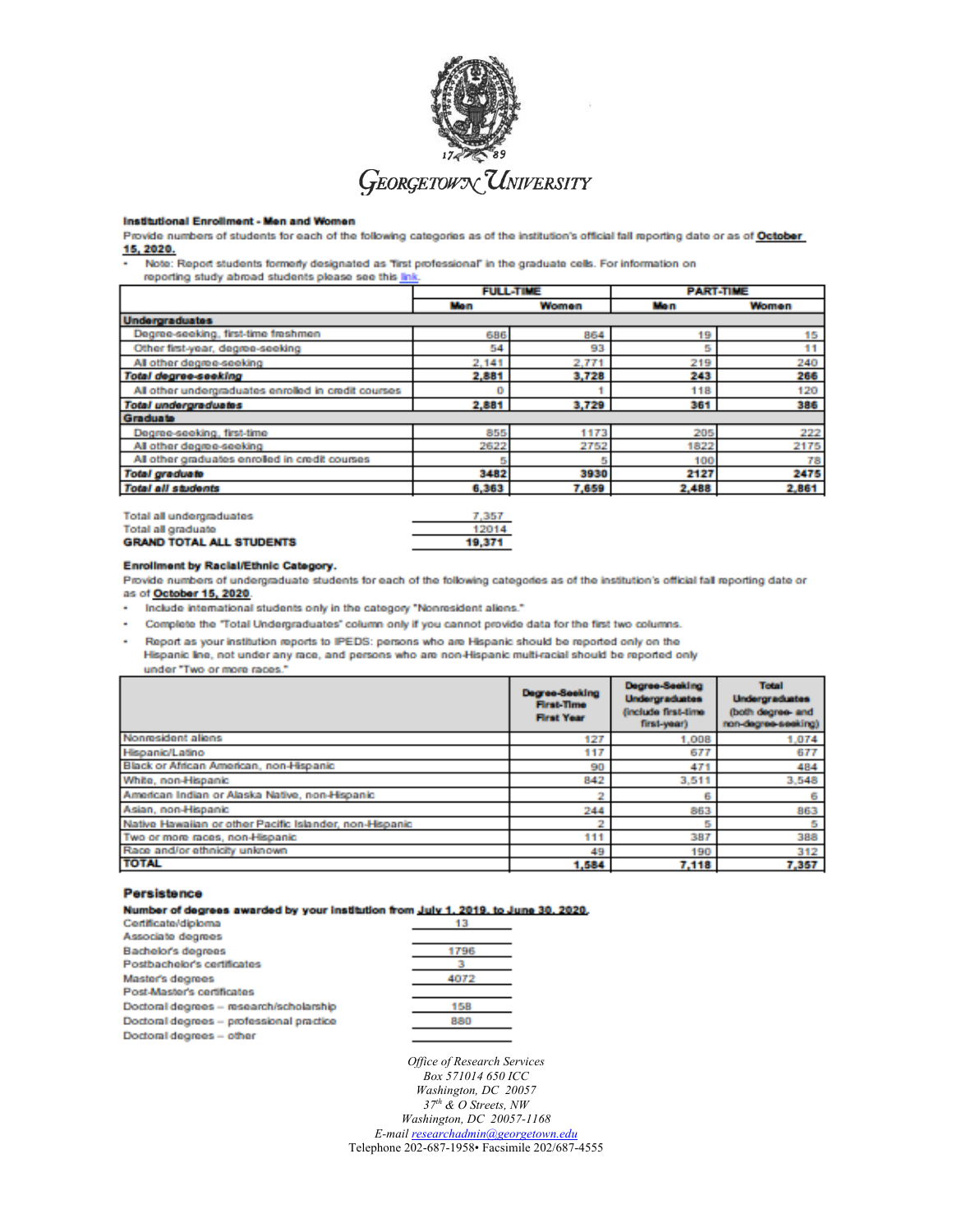

### **FACILITIES, EQUIPMENT, CENTERS, OR INSTITUTES**

Most of the professors conducting relevant work to the agencies that will be engaged in CHWA CESU activities are in the Department of Biology with their faculty labs in Regents and Reiss Halls. We have a full suite of molecular capabilities, and all field work is done at sites owned or operated by other entities.

## **CONFIRMATION**

Mrs. Rocio Marino-Crumley, Manager, Grants and Contracts, confirms Georgetown's willingness to accept a limited overhead rate of 17.5% and cost items to which the rate is applicable for activities conducted through the CESU, including research, technical assistance, and educational services (this overhead rate applies to the entire institution/organization for CHWA CESU activities).

## **GEORGETOWN REPRESENTATIVES**

Peter Marra and Treasa McDonald (contact information below) will serve on the CHWA CESU steering committee and will participate in the CESU annual/semi-annual partner meetings. They will facilitate internal and external communication, promotion, and response to CESU correspondence and administrative actions (e.g., announcements, new member applications, processing agreements/amendments, five-year reviews) and relay agency-specific research, technical assistance, and educational needs and associated funding opportunities to other institutional/organizational members (e.g., faculty, students).

### **Peter Marra (technical representative)**

Director, The Earth Commons: Georgetown University's Institute for Environment and **Sustainability** Laudato Si' Professor of Biology and the Environment Professor, McCourt School of Public Policy Georgetown University Regents Hall, Room 391